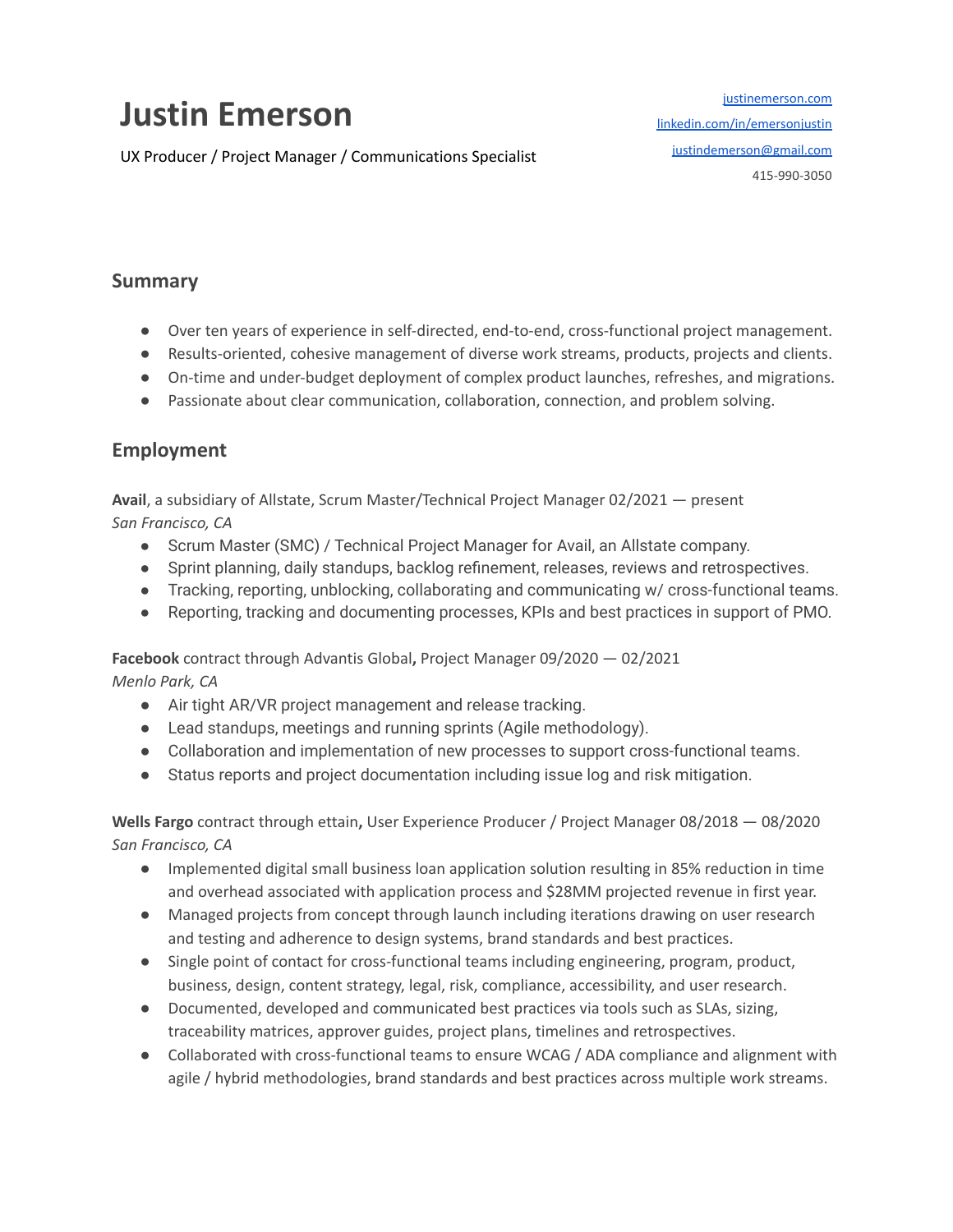● Routed design system deliverables (wireframes, copy deck, message matrix, visual design and accessibility specs) through the UX delivery lifecycle in an efficient and timely manner, consistently meeting or exceeding deadlines despite multiple changes.

### **Freelance** Project Manager 05/2012 — 08/2018

*San Francisco, CA*

- Converted an artist's entire catalog to digital format; reduced a company's vendor costs by 40%.
- Developed design systems, wireframes, storyboards, prototypes, research and testing reports.
- Communication strategy and development, design system development, ROI analysis.
- Managed complex product and project implementations from concept through execution.

**Adobe Systems**, Sr. Interactive Producer / Project Manager 02/2009 — 05/2012

*San Francisco, CA*

- Global, large-scale migration of Adobe's static Education site and microsites to WCMS platform.
- 80% reduction in content, resulting in significant, ongoing overhead/maintenance savings.
- First Adobe site-wide globalization; served as the boilerplate for subsequent migrations.
- Translated into 27 languages in 60 locales, launching on time and under budget.

**Charles Schwab** contract through netPolarity, Sr. Interactive Producer / PM 09/2007 — 03/2008 *San Francisco, CA*

- Development of internal tools and processes to improve employee productivity and satisfaction.
- Vendor management, contract negotiation, RFPs, SOWs, technical writing and technical training.
- Functional requirements, feasibility assessments, scope definition, build management.
- QA scripts and test cycles, bug regression, change management, release management.

### **MTV/Viacom**, Sr. Interactive Producer / Project Manager 09/2006— 09/2007

*San Francisco, CA*

- Development of internal initiatives, corporate and public sites, and media enhancements.
- Management of strategic partnerships, projects, sponsorship and advertising campaigns.
- Quality Assurance, web production, copywriting, creative direction and graphic design.
- Campaign and asset reporting, documentation of all internal processes/procedures.
- Creation and execution of cross-organization communications strategy.

**Frameline**, Project, Marketing & Public Relations Manager 01/2006 — 09/2006

*San Francisco, CA*

- Reversed and resolved negative press through conflict resolution, outreach and collaboration.
- Strategic partnership development with local community leaders and global organizations.
- Development and management of marketing campaigns (online, print, broadcast).
- Worldwide affinity development with festival directors, filmmakers and the press.
- Created a new marketing plan and organization's first true marketing department.

**Expression College**, Interactive Producer / Project Manager 03/2002 — 01/2006 *Emeryville, CA*

- Increased enrollments by 20% as a result of rebranding based on user testing and research.
- Maintained all digital projects including first CMS implementation and two major site redesigns.
- Implemented proprietary CMS including web publication process, error handling and analysis.
- Developed company tagline, articles, newsletters, online, print and broadcast campaigns.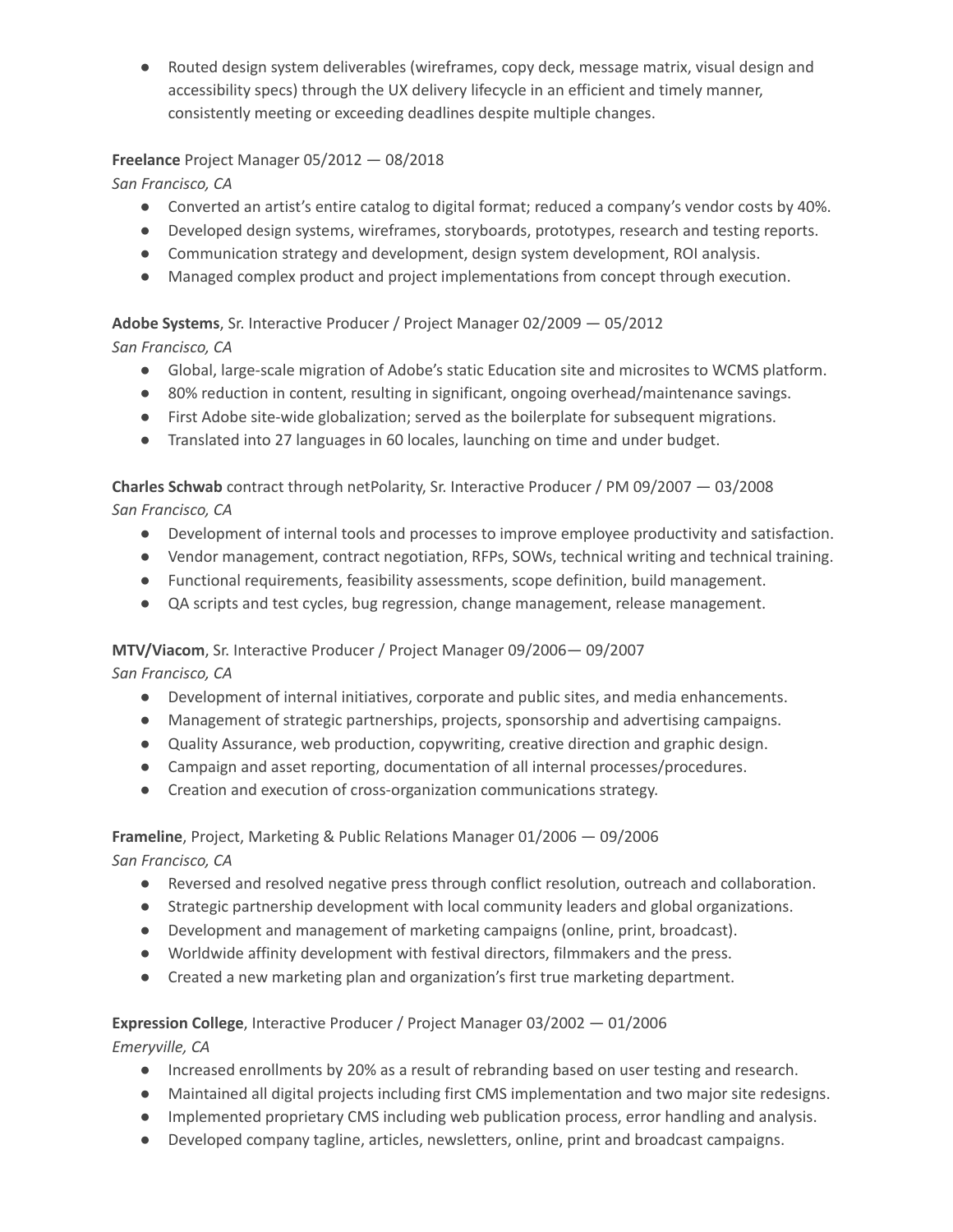● Managed and partnered with external vendors in large-scale Webby-nominated redesign.

# **Education**

- Wells Fargo Agile, Customer Experience, ADA and Compliance Training, 2018—2020
- User Experience Circuit, General Assembly, 2018
- Demandware Developer Training, 2012
- Conflict Resolution and Leadership Training, Adobe, 2011
- Co-Active Coaching Fundamentals, Coaches Training Institute, 2008
- Digital Graphic Design, Expression College for Digital Arts, 2006

# **Volunteer Experience**

### **Wells Fargo**, Panelist, 05/2020

*San Francisco, CA*

● Panelist in the Empathy for People with Disabilities presentation to deepen learning around accessibility challenges and designing for accessibility. An invitation to User Experience professionals to become accessibility allies and advocates.

# **Island Cat Resources and Adoption**, Volunteer, 07/2016 — 08/2018

*Alameda, CA*

● Trapped, spayed/neutered and released feral cats, obtained veterinary services for sick and injured cats, fed and monitored feral cats / colonies, neighborhood outreach and education.

### **SF-Marin Food Bank**, Volunteer, 04/2012

*San Francisco, CA*

● Packaged and sorted food to distribute to SF Food Bank pantries which serve families in need. Worked to raise awareness and increase donations to SF Food Bank.

### **Charity Water**, Fundraiser, 10/2010

*San Francisco, CA*

● Raised funds to drill two wells and provide clean drinking water to two communities in Ethiopia. As a result, 800 people now have sustainable access to clean drinking water.

# **Pacific Center for Human Growth**, Facilitator, 08/2003 — 01/2006

*Berkeley, CA*

- Founder / community facilitator for the East Bay FTM Support Group: a place for people along the FTM / AFAB / FAAB / trans masculine spectrum, regardless of transition / questioning status, to find and foster support and community. In addition to community support, the group had film screenings centering FTM / AFAB / FAAB / trans masculine experiences, clothing swaps, knowledge and resource sharing, and transition support (including legal and medical support).
- Also founded and maintained the Bay Area FTM Brotherhood mailing list and Yahoo Group to provide online support in addition to the weekly in-person group. I also served as a panelist at a Pacific Center training to help therapists better understand how to better serve the needs of FTM / AFAB / FAAB / trans masculine clients.

# **SFSI**, Panelist, 10/2004 — 10/2006

*San Francisco, CA*

● Panelist / speaker during the gender portion of the San Francisco Sex Information Sex Educator Training, to inform and educate around the FTM / AFAB / FAAB / trans masculine identity.